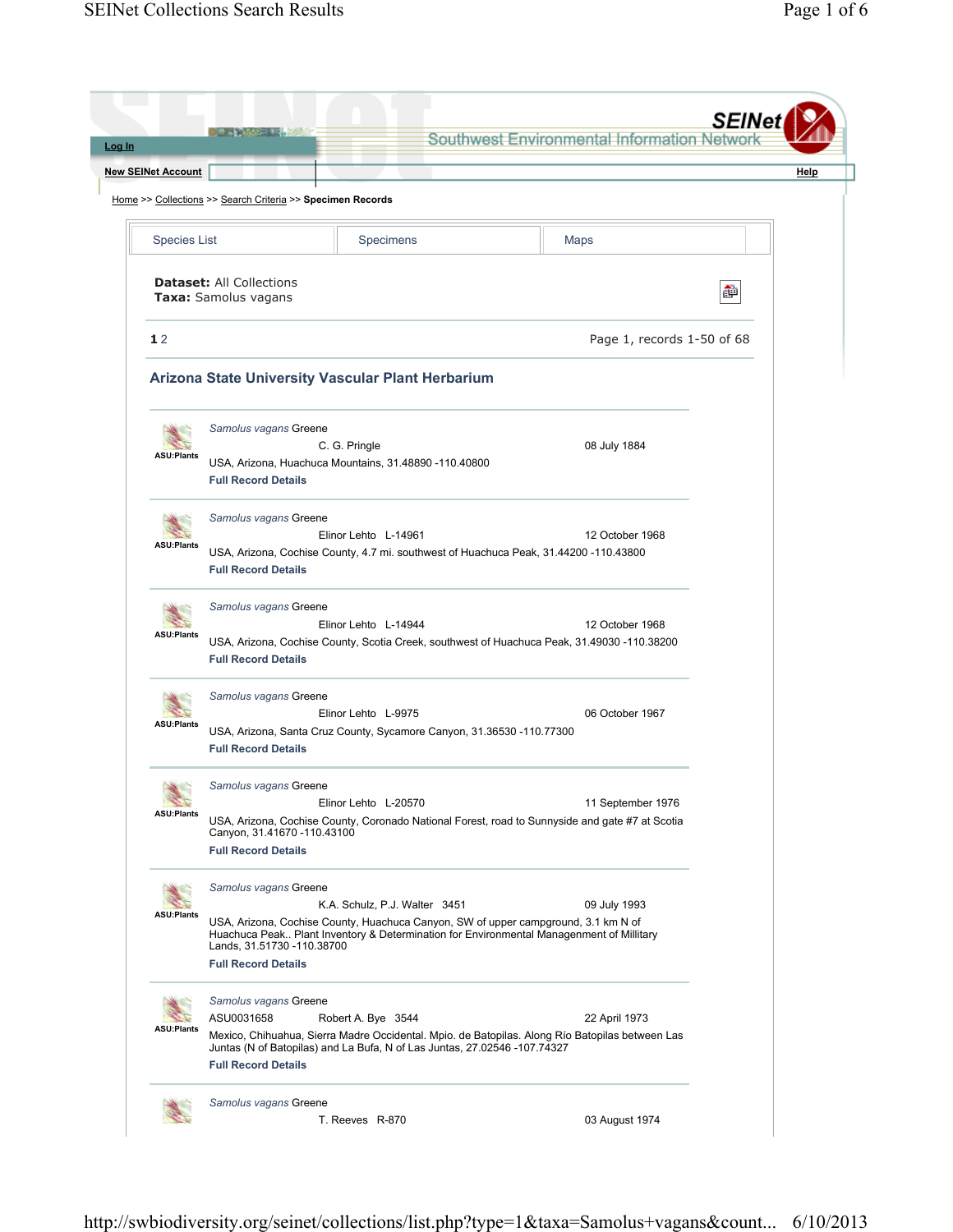| <b>ASU:Plants</b> | USA, Arizona, Cochise County, Huachuca Canyon, 3rd picnic area, 31.63940 -110.33900<br><b>Full Record Details</b>                                                                                    |                   |  |  |  |
|-------------------|------------------------------------------------------------------------------------------------------------------------------------------------------------------------------------------------------|-------------------|--|--|--|
|                   | Samolus vagans Greene                                                                                                                                                                                |                   |  |  |  |
| ASU:Plants        | ASU0031657<br>T. Reeves L-18682                                                                                                                                                                      | 28 May 1975       |  |  |  |
|                   | Mexico, Sonora, 5.1 mi SW La Mesa del Compañero (road to Yècora), 28.26624 -109.04814<br><b>Full Record Details</b>                                                                                  |                   |  |  |  |
|                   | Samolus vagans Greene                                                                                                                                                                                |                   |  |  |  |
| <b>ASU:Plants</b> | Timothy Reeves 5695                                                                                                                                                                                  | 20 June 1977      |  |  |  |
|                   | USA, Arizona, Santa Cruz County, Monkey Spring, 31.63420 -110.70300<br><b>Full Record Details</b>                                                                                                    |                   |  |  |  |
|                   | <b>Cochise County Herbarium</b>                                                                                                                                                                      |                   |  |  |  |
|                   | Samolus vagans Greene                                                                                                                                                                                |                   |  |  |  |
|                   | 459<br>M. Kamp 141                                                                                                                                                                                   | 15 April 2002     |  |  |  |
| ссн               | Mexico, Sonora, Ejido Cuatemoc, Ejido Cuauhtemoc, Agua Verde River near where it joins Rio San<br>Pedro, south side of western San Jose Mountains,, 31.20000 110.10000<br><b>Full Record Details</b> |                   |  |  |  |
|                   | <b>Southwestern Research Station</b>                                                                                                                                                                 |                   |  |  |  |
|                   | Samolus vagans Greene                                                                                                                                                                                |                   |  |  |  |
|                   | 1126<br>T. & S. Walker                                                                                                                                                                               | 02 June 1969      |  |  |  |
| SWRS              | USA, Arizona, Cochise, Below Little Dam, about 1/8 of a mile above Herb Martyr dam, Chiricahua<br><b>Mountains</b>                                                                                   |                   |  |  |  |
|                   | <b>Full Record Details</b>                                                                                                                                                                           |                   |  |  |  |
|                   | <b>University of Arizona Herbarium</b>                                                                                                                                                               |                   |  |  |  |
|                   | Samolus vagans Greene                                                                                                                                                                                |                   |  |  |  |
| ARIZ              | 134800<br>C. G. Pringle s.n.                                                                                                                                                                         | 08 July 1884      |  |  |  |
|                   | United States, Arizona, Cochise County, Huachuca Mountains, 31.48900 -110.40870<br><b>Full Record Details</b>                                                                                        |                   |  |  |  |
|                   | Samolus vagans Greene                                                                                                                                                                                |                   |  |  |  |
|                   | 142866<br>C.T. Mason, Jr. s.n.                                                                                                                                                                       | 05 October 1957   |  |  |  |
|                   | United States, Arizona, Santa Cruz County, Sycamore Canyon, 31.41667 -111.19167<br><b>Full Record Details</b>                                                                                        |                   |  |  |  |
|                   | Samolus vagans Greene                                                                                                                                                                                |                   |  |  |  |
|                   | 142809<br>C.T. Mason, Jr. 1684                                                                                                                                                                       | 16 April 1958     |  |  |  |
|                   | United States, Arizona, Santa Cruz County, Sycamore Canyon, 31.41667 -111.19167<br><b>Full Record Details</b>                                                                                        |                   |  |  |  |
|                   | Samolus vagans Greene                                                                                                                                                                                |                   |  |  |  |
| ARIZ              | 26419<br>F. Shreve 7721                                                                                                                                                                              | 28 August 1936    |  |  |  |
|                   | United States, Arizona, Cochise County, Bear Canyon, Huachuca Mountains, 31.39167 -110.34167<br><b>Full Record Details</b>                                                                           |                   |  |  |  |
|                   | Samolus vagans Greene                                                                                                                                                                                |                   |  |  |  |
|                   | 22817<br>F.W. Gould 3276                                                                                                                                                                             | 14 September 1945 |  |  |  |
| ARIZ              |                                                                                                                                                                                                      |                   |  |  |  |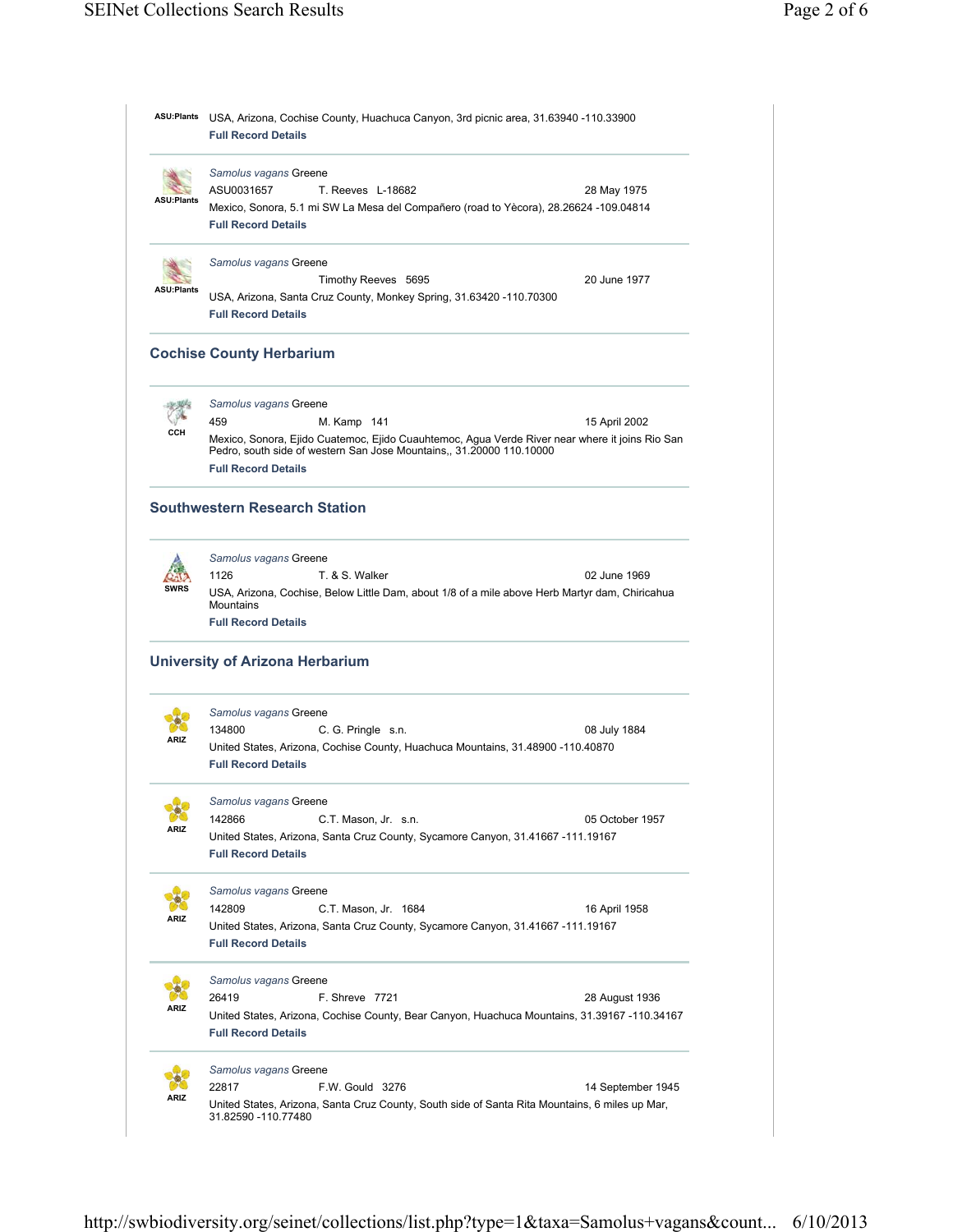|             | <b>Full Record Details</b>                                                                                                                                                                   |  |  |  |  |
|-------------|----------------------------------------------------------------------------------------------------------------------------------------------------------------------------------------------|--|--|--|--|
|             | Samolus vagans Greene                                                                                                                                                                        |  |  |  |  |
|             | 229535<br>G. Yatskievych 80-665<br>21 September 1980                                                                                                                                         |  |  |  |  |
| ARIZ        | United States, Arizona, Cochise County, Mouth of Cave Creek Canyon, Huachuca Mountains,<br>31.37290 - 110.33170                                                                              |  |  |  |  |
|             | <b>Full Record Details</b>                                                                                                                                                                   |  |  |  |  |
|             | Samolus vagans Greene                                                                                                                                                                        |  |  |  |  |
|             | 223781<br>J.B. Urry 1507<br>09 September 1978                                                                                                                                                |  |  |  |  |
|             | United States, Arizona, Cochise County, Near John Hands Campground, Chiricahua Mountains,<br>31.97230 -109.05060<br><b>Full Record Details</b>                                               |  |  |  |  |
|             |                                                                                                                                                                                              |  |  |  |  |
|             | Samolus vagans Greene                                                                                                                                                                        |  |  |  |  |
| ARIZ        | 23257<br>J.C. Blumer 1546<br>28 June 1907                                                                                                                                                    |  |  |  |  |
|             | United States, Arizona, Cochise County, Reeds Ranch, Cave Creek, Chiricahua Mountains,<br>31.84337 -109.28005<br><b>Full Record Details</b>                                                  |  |  |  |  |
|             |                                                                                                                                                                                              |  |  |  |  |
| ARIZ        | Samolus vagans Greene                                                                                                                                                                        |  |  |  |  |
|             | 23264<br>J.C. Blumer 3457<br>05 October 1909                                                                                                                                                 |  |  |  |  |
|             | United States, Arizona, Pima County, East side of Rincon Mountains, 32.13194 -110.51889<br><b>Full Record Details</b>                                                                        |  |  |  |  |
|             | Samolus vagans Greene                                                                                                                                                                        |  |  |  |  |
|             | 244484<br>J.E. Bowers R-176<br>29 May 1982                                                                                                                                                   |  |  |  |  |
| ARIZ        | United States, Arizona, Pima County, Mud Spring, along the Turkey Creek trail, Rincon M, 32.19390                                                                                            |  |  |  |  |
|             | -110.51400<br><b>Full Record Details</b>                                                                                                                                                     |  |  |  |  |
|             | Samolus vagans Greene                                                                                                                                                                        |  |  |  |  |
|             | 226977<br>J.E. Bowers 1784<br>06 August 1979                                                                                                                                                 |  |  |  |  |
| ARIZ        | United States, Arizona, Cochise County, Garden Canyon, Huachuca Mountains, ca. 6 mi upstre,<br>31.48000 - 110.33970                                                                          |  |  |  |  |
|             | <b>Full Record Details</b>                                                                                                                                                                   |  |  |  |  |
|             | Samolus vagans Greene                                                                                                                                                                        |  |  |  |  |
|             | 297385<br>J.E. Bowers 3248<br>11 August 1990                                                                                                                                                 |  |  |  |  |
| <b>\RIZ</b> | United States, Arizona, Cochise County, Sunnyside Canyon at Miller Peak Wilderness, Huachu,<br>31.44550 -110.38330                                                                           |  |  |  |  |
|             | <b>Full Record Details</b>                                                                                                                                                                   |  |  |  |  |
|             | Samolus vagans Greene                                                                                                                                                                        |  |  |  |  |
|             | 23265<br>J.J. Thornber 9181<br>01 October 1916                                                                                                                                               |  |  |  |  |
| ARIZ        | United States, Arizona, Pima County, Mud Springs, Santa Catalina Mountains, 32.38280 -110.74020                                                                                              |  |  |  |  |
|             | <b>Full Record Details</b>                                                                                                                                                                   |  |  |  |  |
|             | Samolus vagans Greene                                                                                                                                                                        |  |  |  |  |
|             | 357942<br>04 August 2001<br>Jim Malusa s.n.                                                                                                                                                  |  |  |  |  |
| ARIZ        | United States, Arizona, Cochise County, Coronado National Forest; Mud Spring, Lone Mountains,<br>Southwest side of the Huachuca Mountains, 31.39322 -110.38714<br><b>Full Record Details</b> |  |  |  |  |
|             |                                                                                                                                                                                              |  |  |  |  |
|             | Samolus vagans Greene                                                                                                                                                                        |  |  |  |  |
| ARIZ        | 387839<br>09 July 1993<br>K.A. Schulz 3451                                                                                                                                                   |  |  |  |  |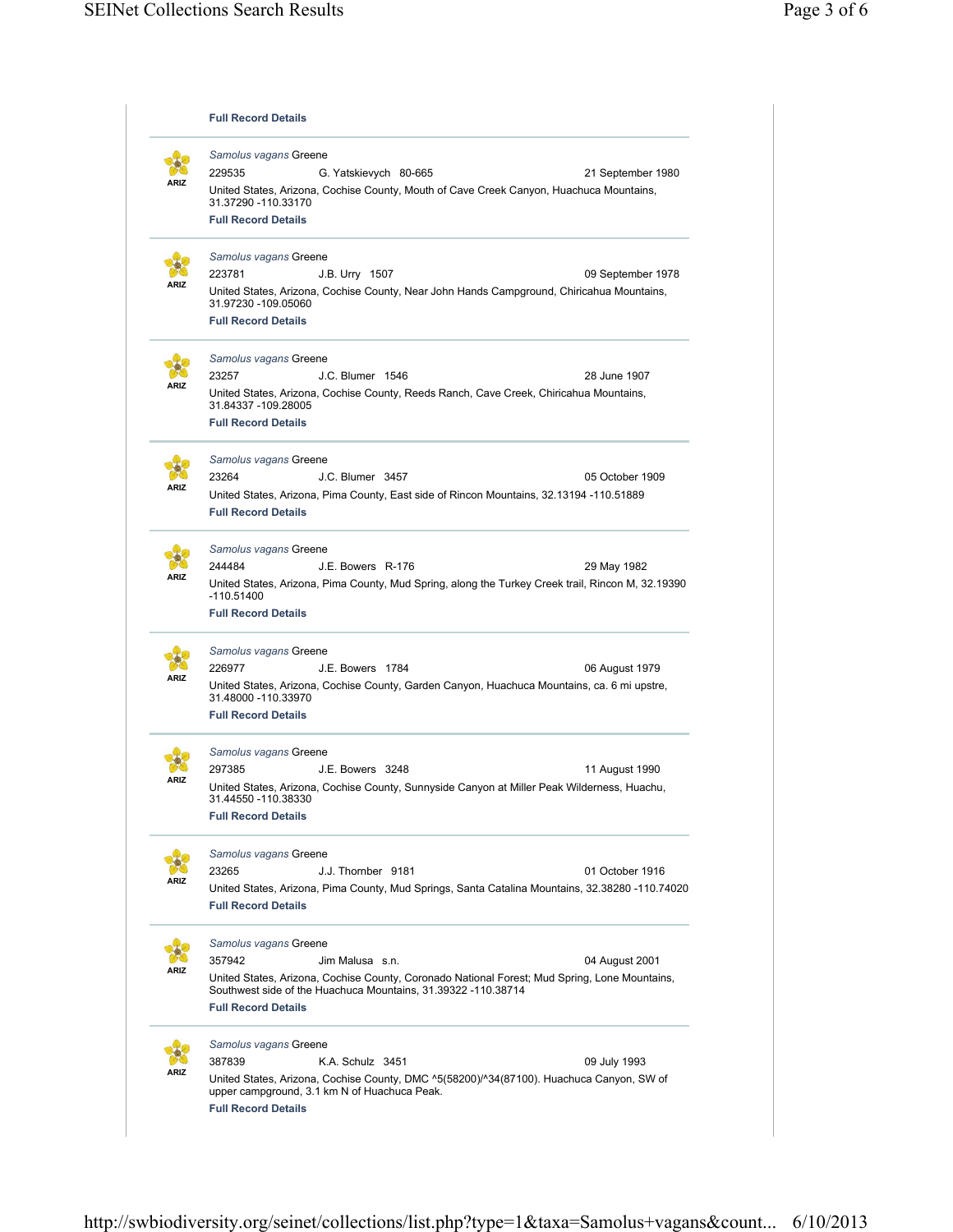|             | Samolus vagans Greene<br>211736<br>L.J. Toolin s.n. |                                                                                                        |                   |  |  |
|-------------|-----------------------------------------------------|--------------------------------------------------------------------------------------------------------|-------------------|--|--|
|             | 31.41667 -111.18333                                 | United States, Arizona, Santa Cruz County, Atacosa, Penasco and Sycamore Canyons, Pajarito Mo,         | 28 August 1978    |  |  |
|             | <b>Full Record Details</b>                          |                                                                                                        |                   |  |  |
|             | Samolus vagans Greene                               |                                                                                                        |                   |  |  |
|             | 227901                                              | L.J. Toolin 1019                                                                                       | 09 August 1980    |  |  |
|             | 110.31610                                           | United States, Arizona, Cochise County, On south bank of Firebreak Trail just up trail fro, 31.44550 - |                   |  |  |
|             | <b>Full Record Details</b>                          |                                                                                                        |                   |  |  |
|             | Samolus vagans Greene                               |                                                                                                        |                   |  |  |
|             | 119657                                              | L.N. Goodding s.n.                                                                                     | 13 May 1936       |  |  |
|             |                                                     | United States, Arizona, Santa Cruz County, Sycamore Canyon, 31.41667 -111.19167                        |                   |  |  |
|             | <b>Full Record Details</b>                          |                                                                                                        |                   |  |  |
|             | Samolus vagans Greene                               |                                                                                                        |                   |  |  |
|             | 130877                                              | L.N. Goodding s.n.                                                                                     | 13 May 1959       |  |  |
|             |                                                     | United States, Arizona, Santa Cruz County, Sycamore Canyon, 31.41667 -111.19167                        |                   |  |  |
|             | <b>Full Record Details</b>                          |                                                                                                        |                   |  |  |
| ARIZ        | Samolus vagans Greene                               |                                                                                                        |                   |  |  |
|             | 23266                                               | L.N. Goodding 202                                                                                      | 16 July 1909      |  |  |
|             |                                                     | United States, Arizona, Cochise County, Carr Peak, Huachuca Mountains, 31.41250 -110.30000             |                   |  |  |
|             | <b>Full Record Details</b>                          |                                                                                                        |                   |  |  |
|             | Samolus vagans Greene                               |                                                                                                        |                   |  |  |
| ARIZ        | 85499                                               | L.N. Goodding 475-49                                                                                   | 17 September 1949 |  |  |
|             | 110.38850                                           | United States, Arizona, Cochise County, Huachuca Canyon, Huachuca Game Preserve, 31.51780 -            |                   |  |  |
|             | <b>Full Record Details</b>                          |                                                                                                        |                   |  |  |
|             | Samolus vagans Greene                               |                                                                                                        |                   |  |  |
| <b>\RIZ</b> | 282808                                              | M. Erickson s.n.                                                                                       | 20 May 1989       |  |  |
|             |                                                     | United States, Arizona, Cochise County, Bear Canyon, Huachuca Mountains, 31.39167 -110.34167           |                   |  |  |
|             | <b>Full Record Details</b>                          |                                                                                                        |                   |  |  |
|             | Samolus vagans Greene                               |                                                                                                        |                   |  |  |
| ØO<br>ARIZ  | 297917                                              | M. Fishbein 409                                                                                        | 31 July 1992      |  |  |
|             | 110.38850                                           | United States, Arizona, Cochise County, Upper Huachuca Canyon Huachuca Mountains, 31.51780 -           |                   |  |  |
|             | <b>Full Record Details</b>                          |                                                                                                        |                   |  |  |
|             | Samolus vagans Greene                               |                                                                                                        |                   |  |  |
| ARIZ        | 303486                                              | M. Fishbein 1135                                                                                       | 09 May 1993       |  |  |
|             |                                                     | United States, Arizona, Pima County, Robinson Spring, Florida Canyon, Santa Rita Mounta,               |                   |  |  |
|             | 31.75330 -110.83200<br><b>Full Record Details</b>   |                                                                                                        |                   |  |  |
|             |                                                     |                                                                                                        |                   |  |  |
|             | Samolus vagans Greene                               |                                                                                                        |                   |  |  |
| ARIZ        | 328629                                              | M. Fishbein 2862                                                                                       | 12 August 1996    |  |  |
|             | 31.39167 -110.38333                                 | United States, Arizona, Cochise County, Huachuca Mountains, Lone Mountain watershed, Sycam,            |                   |  |  |
|             | <b>Full Record Details</b>                          |                                                                                                        |                   |  |  |
|             | Samolus vagans Greene                               |                                                                                                        |                   |  |  |
|             | 229950<br>P. Jump s.n.                              |                                                                                                        | 09 July 1976      |  |  |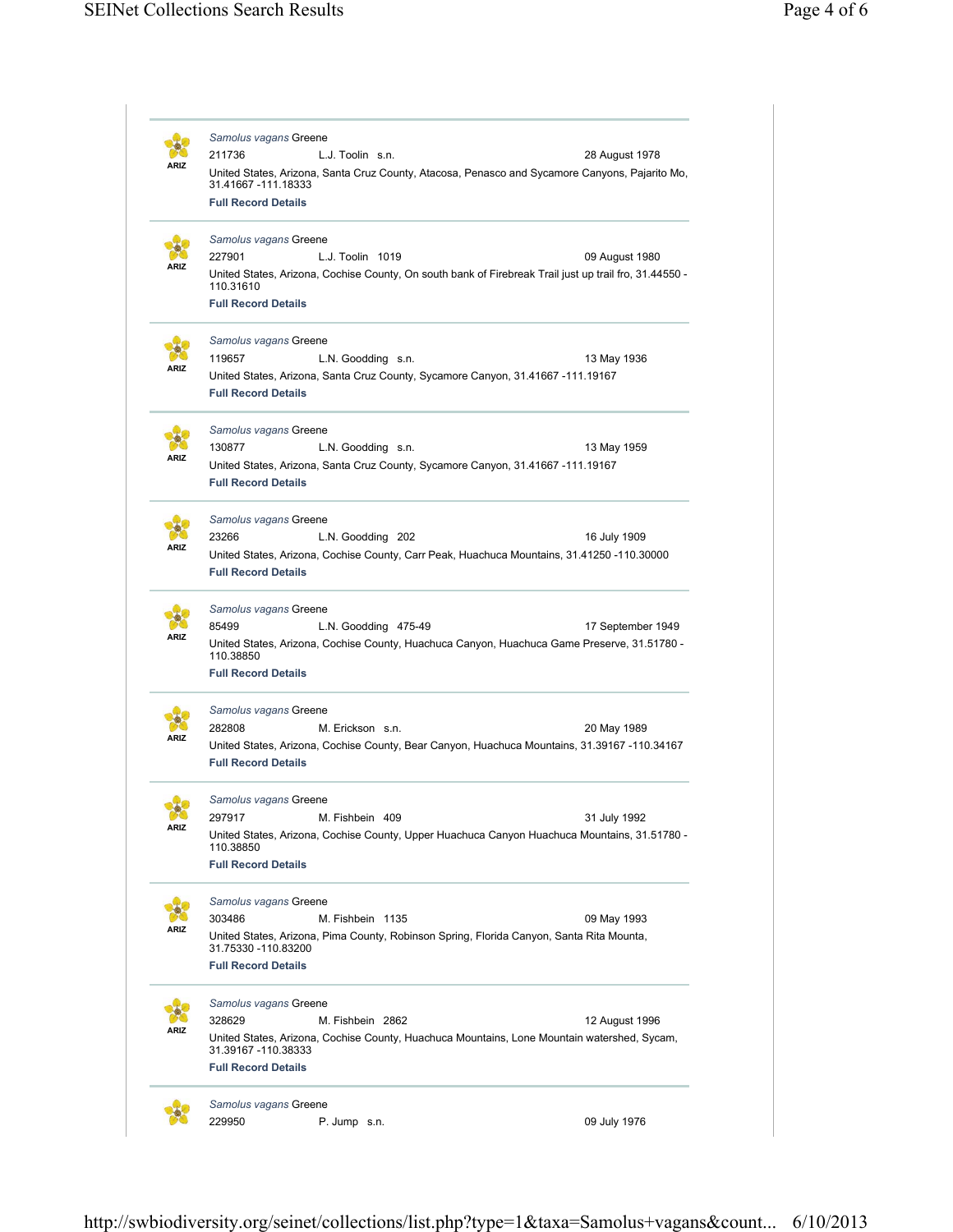| <b>ARIZ</b> | United States, Arizona, Cochise County, Peterson Ranch, Huachuca Mountains, 31.48889 -<br>110.40750             |  |  |  |  |
|-------------|-----------------------------------------------------------------------------------------------------------------|--|--|--|--|
|             | <b>Full Record Details</b>                                                                                      |  |  |  |  |
|             | Samolus vagans Greene                                                                                           |  |  |  |  |
|             | 370470<br>Patricia A. West 1445<br>10 September 2001                                                            |  |  |  |  |
|             | United States, Arizona, Pima County, Saguaro National Park. Rincon Mountain District.; Mudhole                  |  |  |  |  |
|             | Spring, 32.19639 -110.51442                                                                                     |  |  |  |  |
|             | <b>Full Record Details</b>                                                                                      |  |  |  |  |
|             | Samolus vagans Greene                                                                                           |  |  |  |  |
| ARIZ        | 89013<br>R. H. Peebles 5392<br>24 May 1928                                                                      |  |  |  |  |
|             | United States, Arizona, Cochise County, Chiricahua Mountains, 31.90570 -109.27980<br><b>Full Record Details</b> |  |  |  |  |
|             |                                                                                                                 |  |  |  |  |
|             | Samolus vagans Greene                                                                                           |  |  |  |  |
| ARIZ        | 30460<br>R.A. Darrow s.n.<br>17 July 1938                                                                       |  |  |  |  |
|             | United States, Arizona, Santa Cruz County, Sycamore Canyon (near Ruby), 31.41667 -111.19167                     |  |  |  |  |
|             | <b>Full Record Details</b>                                                                                      |  |  |  |  |
|             | Samolus vagans Greene                                                                                           |  |  |  |  |
|             | 9414<br>R.A. Darrow s.n.<br>17 July 1938                                                                        |  |  |  |  |
| ARIZ        | United States, Arizona, Santa Cruz County, Sycamore Canyon (near Ruby), 31.41667 -111.19167                     |  |  |  |  |
|             | <b>Full Record Details</b>                                                                                      |  |  |  |  |
|             | Samolus vagans Greene                                                                                           |  |  |  |  |
|             | 32212<br>R.A. Darrow 2198<br>30 September 1944                                                                  |  |  |  |  |
| ARIZ        | United States, Arizona, Santa Cruz County, Sycamore Canyon (near Ruby), 31.41667 -111.19167                     |  |  |  |  |
|             | <b>Full Record Details</b>                                                                                      |  |  |  |  |
|             | Samolus vagans Greene                                                                                           |  |  |  |  |
|             | 172465<br>R.J. Barr 62-489<br>11 August 1962                                                                    |  |  |  |  |
| ARIZ        | United States, Arizona, Cochise County, Ash Spring, Chiricahua Mountains, 31.84090 -109.66780                   |  |  |  |  |
|             | <b>Full Record Details</b>                                                                                      |  |  |  |  |
|             | Samolus vagans Greene                                                                                           |  |  |  |  |
|             | 172464<br>R.J. Barr 62-519<br>21 August 1962                                                                    |  |  |  |  |
| ARIZ        | United States, Arizona, Santa Cruz County, Sycamore Canyon, 31.41667 -111.19167                                 |  |  |  |  |
|             | <b>Full Record Details</b>                                                                                      |  |  |  |  |
|             | Samolus vagans Greene                                                                                           |  |  |  |  |
|             | 356055<br>Steven P. McLaughlin 8492<br>01 September 2000                                                        |  |  |  |  |
| <b>\RIZ</b> | United States, Arizona, Santa Cruz County, Fresno Canyon. Sonoita Creek State Natural Area.                     |  |  |  |  |
|             | <b>Full Record Details</b>                                                                                      |  |  |  |  |
|             | Samolus vagans Greene                                                                                           |  |  |  |  |
|             | 89012<br>03 October 1937<br>T. H. Kearney 13851                                                                 |  |  |  |  |
| ARIZ        | United States, Arizona, Cochise County, Sunnyside, Huachuca Mountains, 31.43333 -110.40417                      |  |  |  |  |
|             | <b>Full Record Details</b>                                                                                      |  |  |  |  |
|             | Samolus vagans Greene                                                                                           |  |  |  |  |
|             | 89011<br>T. H. Kearney 14450<br>24 September 1939                                                               |  |  |  |  |
| \RIZ        | United States, Arizona, Santa Cruz County, Sycamore Canyon (near Ruby), 31.41667 -111.19167                     |  |  |  |  |
|             | <b>Full Record Details</b>                                                                                      |  |  |  |  |
|             | Samolus vagans Greene                                                                                           |  |  |  |  |
|             | 390012<br>T. R. Van Devender 2008-230<br>16 May 2008                                                            |  |  |  |  |
|             |                                                                                                                 |  |  |  |  |